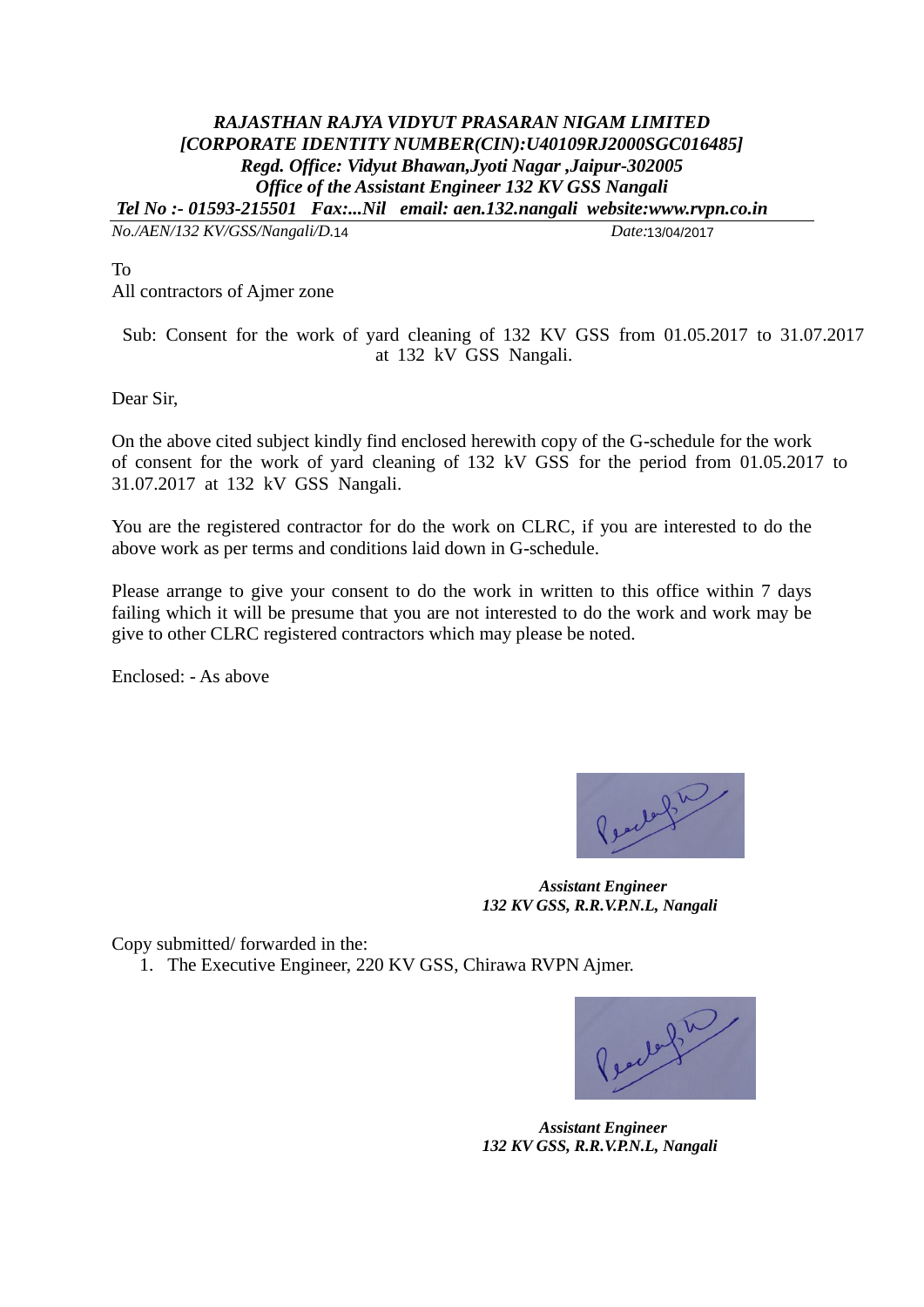## 'G' SCHEDULE

NAME OF WORK: - General cleaning work of control room & Associated Area at 132 KV G.S.S. NANGALI : - Assistant Engineer, 132 KV GSS, RVPN, NANGALI Name of office Period

:- From 01 May 2017 to 31 July 2017 i.e 92 Days

| <b>BSR</b><br>No. | Description                                                                                                                                                                                                                                                                                                                                                                                                                                                                                                                                                                                                                                                                                                                                                                                                                                                                                                                                                                                           | Quantit<br>V     | Rate in<br>(Rupees) | Unit          | Frequen<br>cy                    | Amount  |
|-------------------|-------------------------------------------------------------------------------------------------------------------------------------------------------------------------------------------------------------------------------------------------------------------------------------------------------------------------------------------------------------------------------------------------------------------------------------------------------------------------------------------------------------------------------------------------------------------------------------------------------------------------------------------------------------------------------------------------------------------------------------------------------------------------------------------------------------------------------------------------------------------------------------------------------------------------------------------------------------------------------------------------------|------------------|---------------------|---------------|----------------------------------|---------|
| 1.0               | सामान्य सफाई कार्य                                                                                                                                                                                                                                                                                                                                                                                                                                                                                                                                                                                                                                                                                                                                                                                                                                                                                                                                                                                    |                  |                     |               |                                  |         |
| 1.1               | का विवरण :–<br>कार्या<br>यि़ड़ सब स्टेषन पुरिस़र के कार्यालय़,<br>नियन्त्रण कक्ष, बरामदों, विश्राम कक्ष,सीढियाँ,<br>पी0एल0र्स्री0स्ी़0 कक्ष, बैटरी कृक्ष, विश्राम<br>ग्रूह आदि में झाडू से सफाई करना व<br>फि़नायल का पोंछा लेगाने का क़ोर्य<br>नियून्त्रणू कक्ष समेतू सभी कुमरों के दरवाजों<br>व खिड़कियों (मय षीषे) आदि की सफाई<br>षौचालय<br>म<br>समस्त<br>व<br>मुत्रालय्<br>फिनायल ⁄ रसायन का प्रयोग करते<br>हुए<br>सफाई एवं धुलाई का कार्यू।<br>नियन्त्रण कक्ष व अन्य सभी कक्षों की छत्,<br>खिड़की, कोने आदि में लगे जाले आदि की<br>सफाई ।<br>उपरो्क्त परिसर में कूड़ादानों (डस्टबिनों) को<br>खाली करना<br>समस्त निकाले गए कचरे को ग्रिड सब<br>स्टेषन परिस़ूर से बाहर प्रभारी अधिकारी<br>द्वारा निर्धारित स्थान पर डालना ।<br>नोट :–<br>सफाई कार्य हेतु झाडू, पोंछे, डस्टर, आवष्यक<br>1.<br>उपकरण आदि ठेकेंदार को स्वयं की लागत<br>पर लाने होंगे<br>अून्य सफाई् का सामान जैसे फि़्नायल,<br>2.<br>फ़िनायुल गोली, रसायन आदि विभाग द्वारा<br>देय होंगे<br>भुगतान फर्श क्षेत्रफल के आधार पर किया<br>3. | 315.00<br>Sq.mtr | 19.00               | 100<br>Sq.mtr | Per day<br>(92)<br>days)         | 5506.20 |
| 1.2               | जायेगा<br><u>नियन्त्रण कक्ष से मुख्य द्वार तूक सृ</u> ड़क व अन्य<br>सूड़कें एवं इनके दोनों ओर छोड़ी गुई खाली ज़गह<br>की झाडू द्वारा सफाई  समस्त निकाले गए कचूरे को<br>अधिकारी<br>ग्रिड़ संबें रूटेषन परिसर से बाहर प्रभारी ़<br>द्वारा निर्धारित स्थान पर डॉलना । सफाई कार्य हेतु<br>झाडू एवं आवष्यक् उपकरण ठेकेदार को स्वयं की<br>लागत पर लाने होंगे                                                                                                                                                                                                                                                                                                                                                                                                                                                                                                                                                                                                                                                 | 780.00<br>Sq.mtr | 3.60                | 100<br>Sq.mtr | Per day<br>(92)<br>days)         | 2583.36 |
| 1.3               | यार्ड के अन्दर् की सडूक,ूर्निरीक्षण पथ,<br>टिन्च<br>कंवर व फाउण्डेशन आदि की झाड़ू द्वारा सफा्ई ।<br>समस्त निकाले गये कुचरे को गोड सब स्ट्रेशन<br>परिसर से बाहर प्रभारी अधिकारी द्वारा<br>निर्धारित<br>स्थान पर डालना। सफाई कार्य हेतु<br>झाडू एव<br>आवश्यक उपकरण ठेकेदार को स्वय की लागत पर<br>लाने होंगे                                                                                                                                                                                                                                                                                                                                                                                                                                                                                                                                                                                                                                                                                             | 2181<br>Sq.mtr   | 4.00                | 100<br>Sq.mtr | Weekly<br>(13)<br>weeks)         | 1134.12 |
| 1.4               | नियन्त्रण कक्ष, विश्राम गृह व अन्य कार्यालय परिसर<br>के ऊपर की छत व बॅरसाती नालों की सफाई<br>समस्त निकाले गए कुचरे को ग्रिड सब स्ट्रेषन<br>परिसर से बाहर प्रभारी अधिकारी द्वारा<br>निर्धारित<br>स्थान पर डालना ्।्सफाइ् <u>काय हतु</u> ।<br>झाडू एव<br>आवृष्यक उपकरण ठेकेदार को स्वय की लागतें पर<br>लाने होंगे ।                                                                                                                                                                                                                                                                                                                                                                                                                                                                                                                                                                                                                                                                                     | 335.00<br>Sq.mtr | 3.60                | 100<br>Sq.mtr | <b>Monthly</b><br>(3)<br>months) | 36.18   |